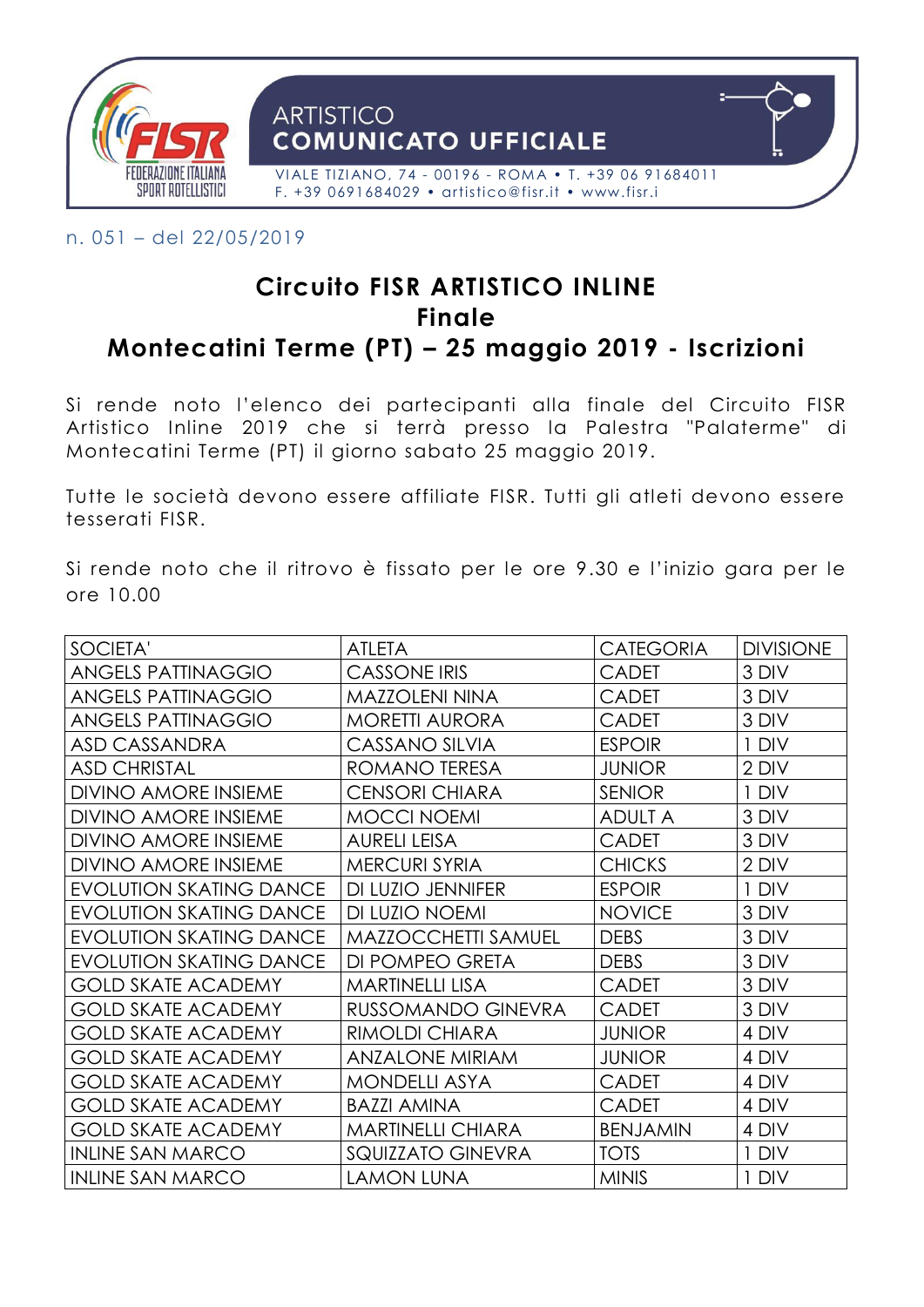| <b>INLINE SAN MARCO</b> | MORABITO FRANCESCA          | <b>MINIS</b>    | 1 DIV |
|-------------------------|-----------------------------|-----------------|-------|
| <b>INLINE SAN MARCO</b> | <b>VISENTIN VANESSA</b>     | <b>MINIS</b>    | 1 DIV |
| PATTINAGGIO SPINEA      | <b>CARNIELLI DARIA</b>      | <b>JUNIOR</b>   | 2 DIV |
| PATTINAGGIO TOSCANA     | <b>DINI AURORA</b>          | <b>JUNIOR</b>   | 4 DIV |
| PATTINAGGIO TOSCANA     | DEL LUNGO ALESSANDRO        | <b>JUNIOR</b>   | 3 DIV |
| PATTINAGGIO TOSCANA     | <b>BIANCIARDI MATILDE</b>   | <b>JUNIOR</b>   | 3 DIV |
| PATTINAGGIO TOSCANA     | <b>PACINOTTI VALERIA</b>    | <b>CADET</b>    | 4 DIV |
| PATTINAGGIO TOSCANA     | <b>PACINOTTI BEATRICE</b>   | <b>CADET</b>    | 4 DIV |
| PATTINAGGIO TOSCANA     | <b>BRUSCOLI BRENDA</b>      | <b>JUNIOR</b>   | 3 DIV |
| PATTINAGGIO TOSCANA     | <b>VITALI VITTORIA</b>      | <b>BENJAMIN</b> | 4 DIV |
| PATTINAGGIO TOSCANA     | <b>GENNAI GIULIA</b>        | <b>JUNIOR</b>   | 3 DIV |
| PATTINAGGIO TOSCANA     | ROSSI AMBRA                 | <b>JUNIOR</b>   | 4 DIV |
| PATTINAGGIO TOSCANA     | <b>MARCHIO MARTA</b>        | <b>JUNIOR</b>   | 4 DIV |
| PATTINAGGIO TOSCANA     | <b>GHILARDI MARIA LUISA</b> | CADET           | 3 DIV |
| PATTINAGGIO TOSCANA     | LA LOGGIA SARA              | <b>CADET</b>    | 4 DIV |
| PATTINAGGIO TOSCANA     | <b>NENCINI LETIZIA</b>      | <b>SENIOR</b>   | 4 DIV |
| PATTINAGGIO TOSCANA     | <b>TELLINI BENEDETTA</b>    | <b>BENJAMIN</b> | 4 DIV |
| PATTINAGGIO TOSCANA     | <b>LOTTINI PETRA</b>        | <b>DEBS</b>     | 3 DIV |
| PATTINAGGIO TOSCANA     | <b>BINDI NOA</b>            | <b>CADET</b>    | 3 DIV |
| PATTINAGGIO TOSCANA     | PIERI MARTA                 | CADET           | 4 DIV |
| PATTINAGGIO TOSCANA     | <b>VULTAGGIO BIANCA</b>     | CADET           | 4 DIV |
| PATTINAGGIO TOSCANA     | <b>GIOVANNELLI ALESSIA</b>  | <b>BENJAMIN</b> | 4 DIV |
| PATTINAGGIO TOSCANA     | <b>IONESCU ANDREEA</b>      | <b>NOVICE A</b> | 2 DIV |
| PATTINAGGIO TOSCANA     | <b>BALESTRUCCI SARA</b>     | CADET           | 1 DIV |
| PATTINAGGIO TOSCANA     | NICCOLAI RACHELE            | <b>ESPOIR</b>   | 1 DIV |
| PATTINAGGIO TOSCANA     | CESARE ARIANNA              | <b>CUBS</b>     | 2 DIV |
| PATTINAGGIO TOSCANA     | <b>GINANNI RACHELE</b>      | <b>JUNIOR</b>   | 3 DIV |
| PATTINAGGIO TOSCANA     | <b>BARNI AURORA</b>         | <b>JUNIOR</b>   | 2 DIV |
| PATTINAGGIO TOSCANA     | ROMOLI SOFIA                | <b>ADULT</b>    | 3 DIV |
| PATTINAGGIO TOSCANA     | <b>ROMANI GIORGIA</b>       | <b>JUNIOR</b>   | 2 DIV |
| PATTINAGGIO TOSCANA     | <b>FIORINI GIULIA</b>       | <b>NOVICE</b>   | 3 DIV |
| <b>ROLL SAN MARCO</b>   | <b>VIOTTO MARCO</b>         | <b>SENIOR</b>   | 1 DIV |
| <b>SKATING FASANO</b>   | NISTRI ELIANO               | <b>DEBS</b>     | 3 DIV |
| <b>SKATING FASANO</b>   | <b>NUCCI SARA</b>           | <b>DEBS</b>     | 3 DIV |
| <b>SKATING FASANO</b>   | CARMARDA VERONICA           | <b>CADET</b>    | 3 DIV |
| <b>SKATING FASANO</b>   | <b>TADDEO REBECCA</b>       | <b>CUBS</b>     | 2 DIV |
| <b>SKATING FASANO</b>   | <b>BACCARO FEDERICA</b>     | <b>CUBS</b>     | 2 DIV |
| <b>SKATING FASANO</b>   | PANTALEO ALESSIA            | <b>NOVICE A</b> | 2 DIV |
| <b>SKATING FASANO</b>   | MICCOLI NICOLE              | <b>NOVICE B</b> | 2 DIV |

## FEDERAZIONE ITALIANA SPORT ROTELLISTICI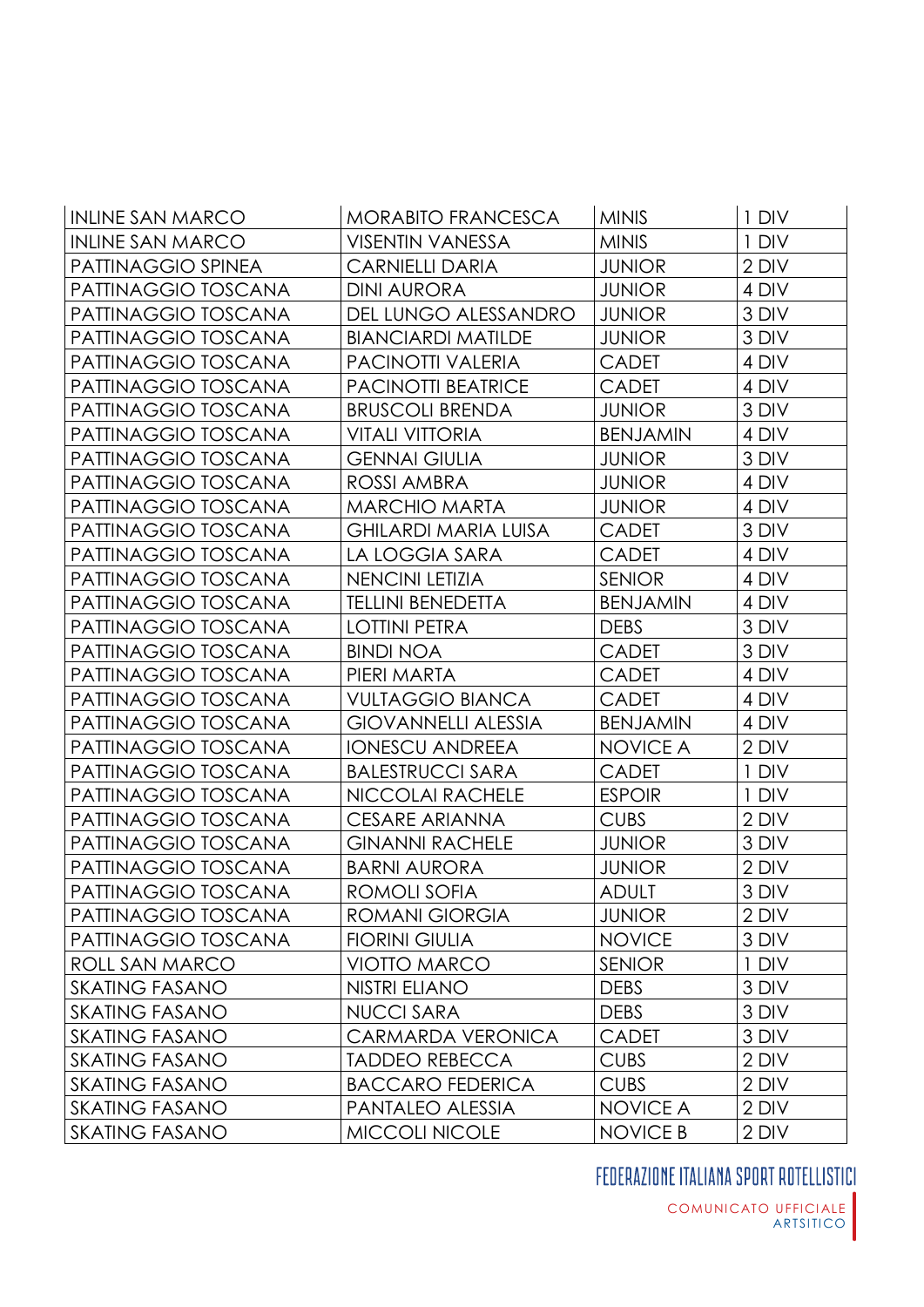| <b>SKATING FASANO</b> | MILETI SARA                | <b>ESPOIR</b>   | 1 DIV |
|-----------------------|----------------------------|-----------------|-------|
| <b>SKATING FASANO</b> | <b>ARGESE DAIANA</b>       | <b>ESPOIR</b>   | 1 DIV |
| <b>SKATING FASANO</b> | <b>HONES NICOLE</b>        |                 | 1 DIV |
| <b>SKATING FASANO</b> | <b>MANGIARANO ALESSIA</b>  | <b>SENIOR</b>   | 1 DIV |
| <b>SPORTCULTURE</b>   | <b>AVOLIO LAURA</b>        | <b>TOTS</b>     | 1 DIV |
| <b>SPORTCULTURE</b>   | <b>BARBARISI ELISA</b>     | <b>MINIS</b>    | 1 DIV |
| <b>SPORTCULTURE</b>   | <b>GHEZZI FEDERICA</b>     | YOUTH           | 1 DIV |
| <b>SPORTCULTURE</b>   | ROTA MARTINA               | <b>SENIOR</b>   | 1 DIV |
| <b>SPORTCULTURE</b>   | STRAZIO ERIKA              | <b>JUNIOR</b>   | 2 DIV |
| <b>SPORTCULTURE</b>   | <b>TRESSOLDI LAURA</b>     | <b>JUNIOR</b>   | 2 DIV |
| <b>SPORTCULTURE</b>   | <b>BETTINI MARIA ELISA</b> | <b>ADULT B</b>  | 2 DIV |
| <b>SPORTCULTURE</b>   | <b>ALBERTI ALICE</b>       | <b>NOVICE A</b> | 2 DIV |
| SPORTCULTURE          | <b>COGLIATI AURORA</b>     | <b>NOVICE B</b> | 2 DIV |
| SPORTCULTURE          | CATALANOTTI FRANCESCO      | <b>JUNIOR</b>   | 3 DIV |
| <b>SPORTCULTURE</b>   | <b>GHEZZI TOMMASO</b>      | <b>NOVICE</b>   | 3 DIV |
| SPORTCULTURE          | <b>BATTISTINI MATILDE</b>  | <b>CADET</b>    | 4 DIV |
| SPORTCULTURE          | <b>BATTISTINI CARLOTTA</b> | <b>CADET</b>    | 4 DIV |
| <b>SPORTCULTURE</b>   | <b>BONFIGLIO NICOLE</b>    | <b>CADET</b>    | 4 DV  |
| <b>TIME 4.2</b>       | CALZA MARTINA              | <b>ADULT A</b>  | 2 DIV |
| <b>TIME 4.2</b>       | <b>ORLANDI GIULIA</b>      | <b>NOVICE</b>   | 3 DIV |
| <b>TIME 4.2</b>       | <b>DUCI VALERIA</b>        | <b>CADET</b>    | 3 DIV |
| <b>TIME 4.2</b>       | <b>DISIMINO LAURA</b>      | <b>ADULT</b>    | 4 DIV |

In allegato il programma provvisorio

Angel Il Segretario Generale

Angelo lezzi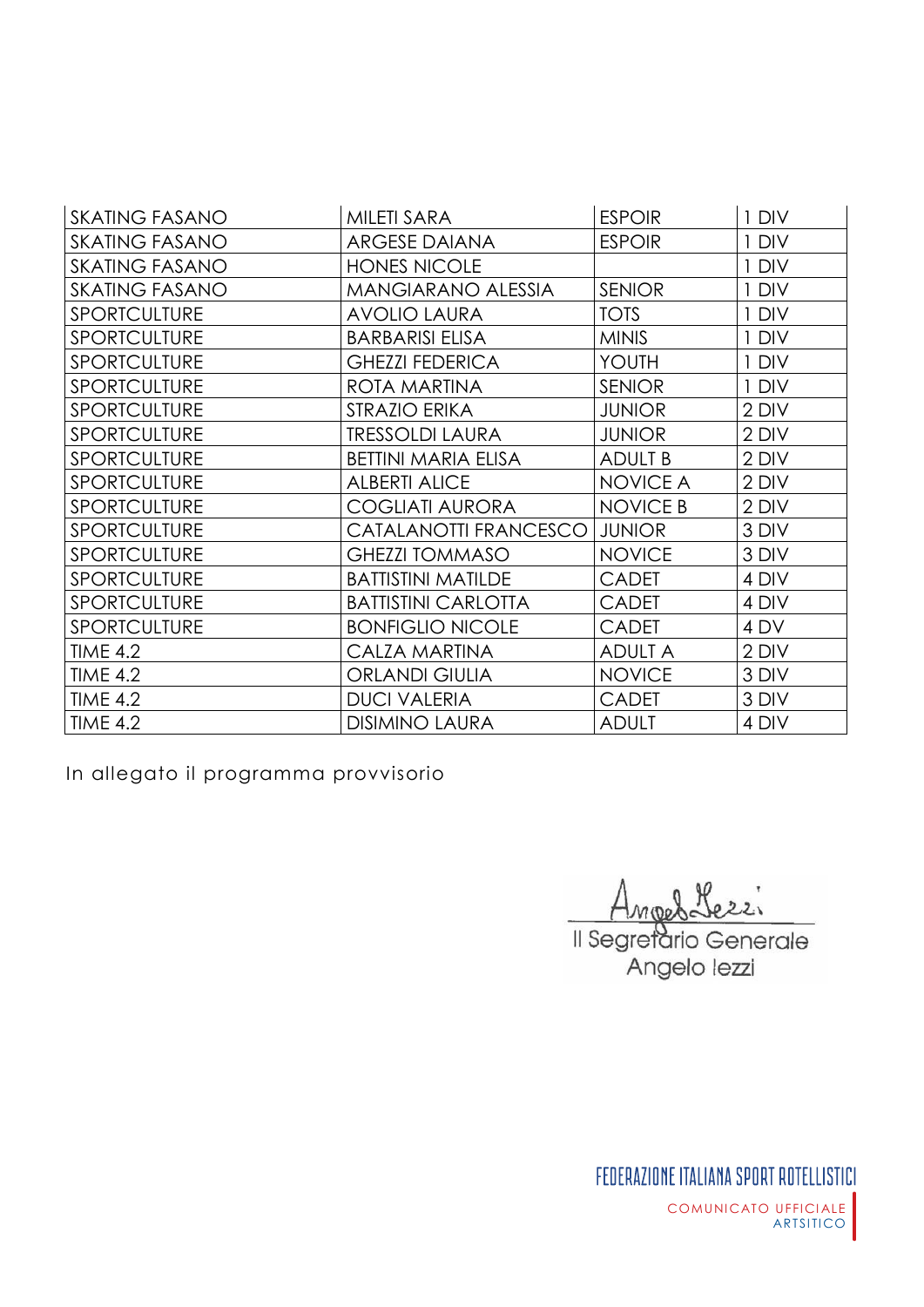## **Finale Circuito FISR Artistico Inline - Montecatini Terme - Orario Provvisorio**

#### **COMPETITION SCHEDULE**

| Date       | Start<br>Time | Finish<br>Time | No. of<br>Entries | Category                          | Segment             | Resur-<br>facing | Perfor-<br>mance | Judging<br>First | Judging<br>Last |
|------------|---------------|----------------|-------------------|-----------------------------------|---------------------|------------------|------------------|------------------|-----------------|
| 25/05/2019 |               |                |                   |                                   |                     |                  |                  |                  |                 |
|            | 10:00:00      | 10:20:00       | $\overline{2}$    | 1a Divisione - Cadetti Femminile  | Short Program       | 00:00:00         | 00:02:15         | 00:04:30         | 00:04:30        |
|            | 10:20:00      | 10:26:00       | $\mathbf{1}$      | 1a Divisione - Jeunesse Femminile | Short Program       | 00:00:00         | 00:02:15         | 00:03:15         | 00:03:15        |
|            | 10:26:00      | 10:45:30       | 3                 | 1a Divisione - Senior Femminile   | Short Program       | 00:00:00         | 00:02:30         | 00:03:30         | 00:03:30        |
|            | 10:50:00      | 11:03:30       | $\overline{4}$    | 4a Divisione - Benjamin Femminile | <b>Free Skating</b> | 00:00:00         | 00:01:00         | 00:01:00         | 00:01:00        |
|            | 11:04:00      | 11:41:00       | 10                | 4a Divisione - Cadet Femminile    | <b>Free Skating</b> | 00:00:00         | 00:01:30         | 00:01:00         | 00:01:00        |
|            | 11:42:00      | 12:00:30       | 5                 | 4a Divisione - Junior Femminile   | <b>Free Skating</b> | 00:00:00         | 00:01:30         | 00:01:00         | 00:01:00        |
|            | 12:00:30      | 12:03:15       | $\mathbf{1}$      | 4a Divisione - Adult Femminile    | Free Skating        | 00:00:00         | 00:01:15         | 00:01:00         | 00:01:00        |
|            | 12:04:00      | 12:20:15       | 3                 | 3a Divisione - Debs Femminile     | <b>Free Skating</b> | 00:00:00         | 00:01:45         | 00:02:00         | 00:02:00        |
|            | 12:20:15      | 12:28:45       | $\mathbf{2}$      | 3a Divisione - Debs Maschile      | <b>Free Skating</b> | 00:00:00         | 00:01:45         | 00:02:00         | 00:02:00        |
|            | 12:35:00      | 12:47:00       | $\mathbf{1}$      | 1a Divisione - Senior Maschile    | Short Program       | 00:00:00         | 00:02:30         | 00:03:30         | 00:03:30        |
|            | 13:30:00      | 14:19:30       | 10                | 3a Divisione - Cadet Femminile    | <b>Free Skating</b> | 00:00:00         | 00:01:45         | 00:02:00         | 00:02:00        |
|            | 14:20:00      | 14:33:30       | $\overline{2}$    | 3a Divisione - Novice Femminile   | <b>Free Skating</b> | 00:00:00         | 00:02:00         | 00:02:00         | 00:02:00        |
|            | 14:33:30      | 14:38:00       | $\mathbf{1}$      | 3a Divisione - Novice Maschile    | <b>Free Skating</b> | 00:00:00         | 00:02:00         | 00:02:00         | 00:02:00        |
|            | 14:39:00      | 15:01:30       | 4                 | 3a Divisione - Junior Femminile   | <b>Free Skating</b> | 00:00:00         | 00:02:00         | 00:02:00         | 00:02:00        |
|            | 15:01:30      | 15:10:30       | $\overline{2}$    | 3a Divisione - Junior Maschile    | <b>Free Skating</b> | 00:00:00         | 00:02:00         | 00:02:00         | 00:02:00        |
|            | 15:11:00      | 15:22:30       | $\overline{c}$    | 3a Divisione - Adult Femminile    | <b>Free Skating</b> | 00:00:00         | 00:01:30         | 00:02:00         | 00:02:00        |
|            | 15:23:00      | 15:32:00       | $\mathbf{1}$      | 2a Divisione - Chicks Femminile   | <b>Free Skating</b> | 00:00:00         | 00:02:00         | 00:02:00         | 00:02:00        |
|            | 15:32:00      | 15:42:00       | $\overline{2}$    | 2a Divisione - Cubs Femminile     | <b>Free Skating</b> | 00:00:00         | 00:02:30         | 00:02:00         | 00:02:00        |
|            | 15:43:00      | 16:03:30       | 3                 | 2a Divisione - Novice A Femminile | <b>Free Skating</b> | 00:00:00         | 00:02:30         | 00:02:00         | 00:02:00        |
|            | 16:03:30      | 16:14:30       | $\overline{2}$    | 2a Divisione - Novice B Femminile | <b>Free Skating</b> | 00:00:00         | 00:03:00         | 00:02:00         | 00:02:00        |

*Nota: Orario provvisorio soggetto a modifiche fino al sorteggio di gara.*